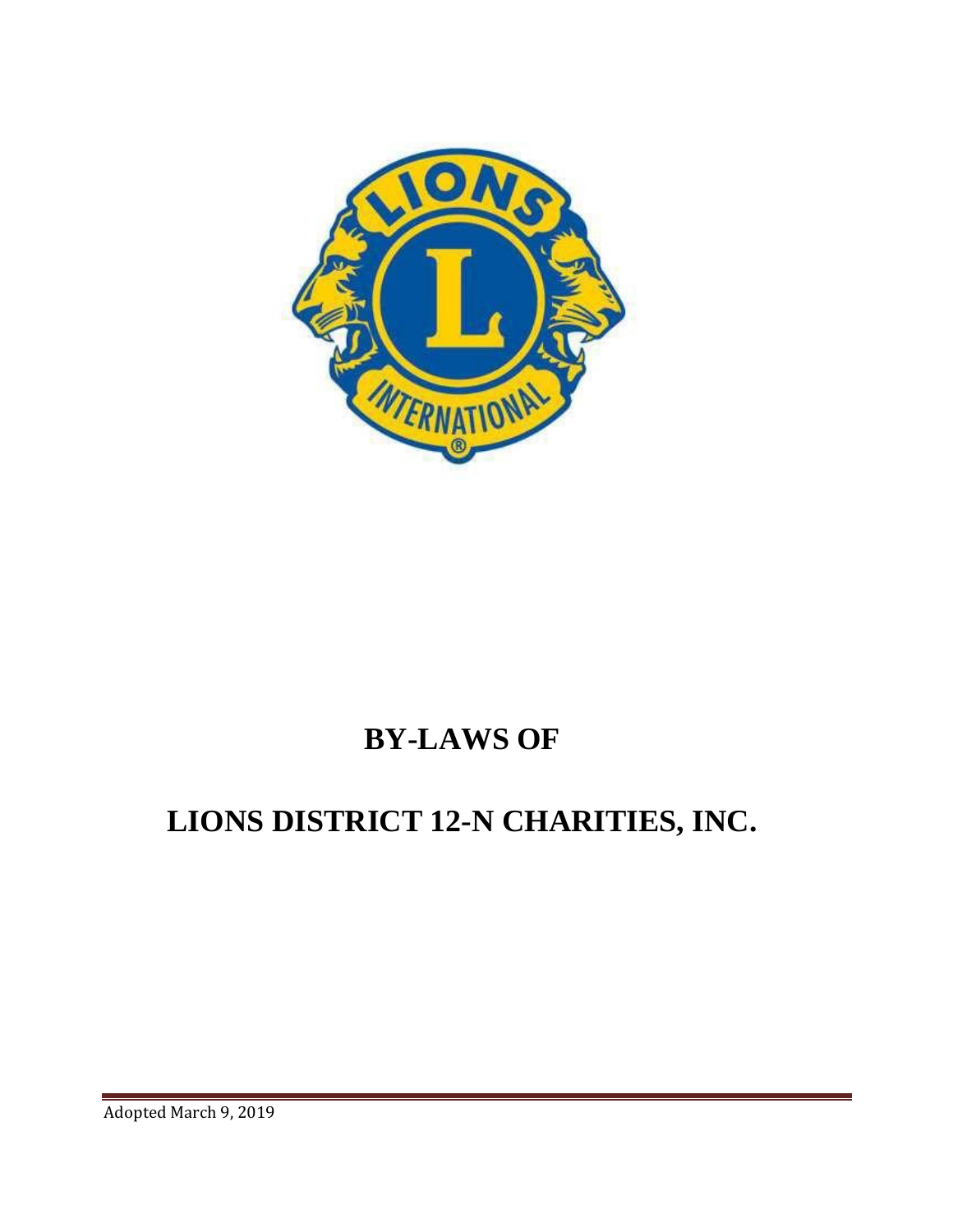## **Table of Contents**

Adopted March 9, 2019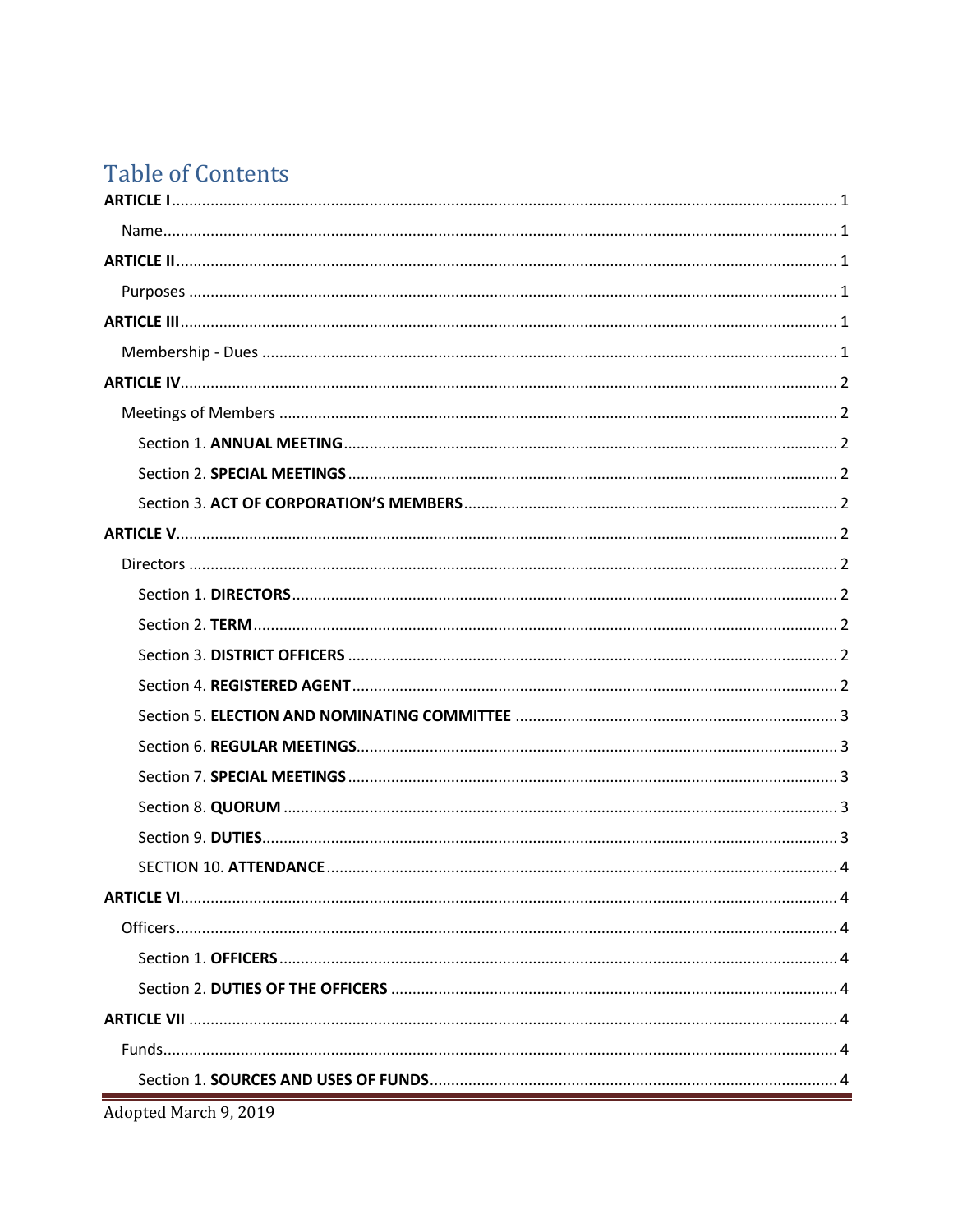| Section 6. LIMITATIONS ON USE OF DESIGNATED CHARITIES PROJECTS FUNDS 6 |
|------------------------------------------------------------------------|
|                                                                        |
|                                                                        |
|                                                                        |
|                                                                        |
|                                                                        |
|                                                                        |
|                                                                        |
|                                                                        |
|                                                                        |
|                                                                        |
|                                                                        |
|                                                                        |
|                                                                        |
|                                                                        |
|                                                                        |
|                                                                        |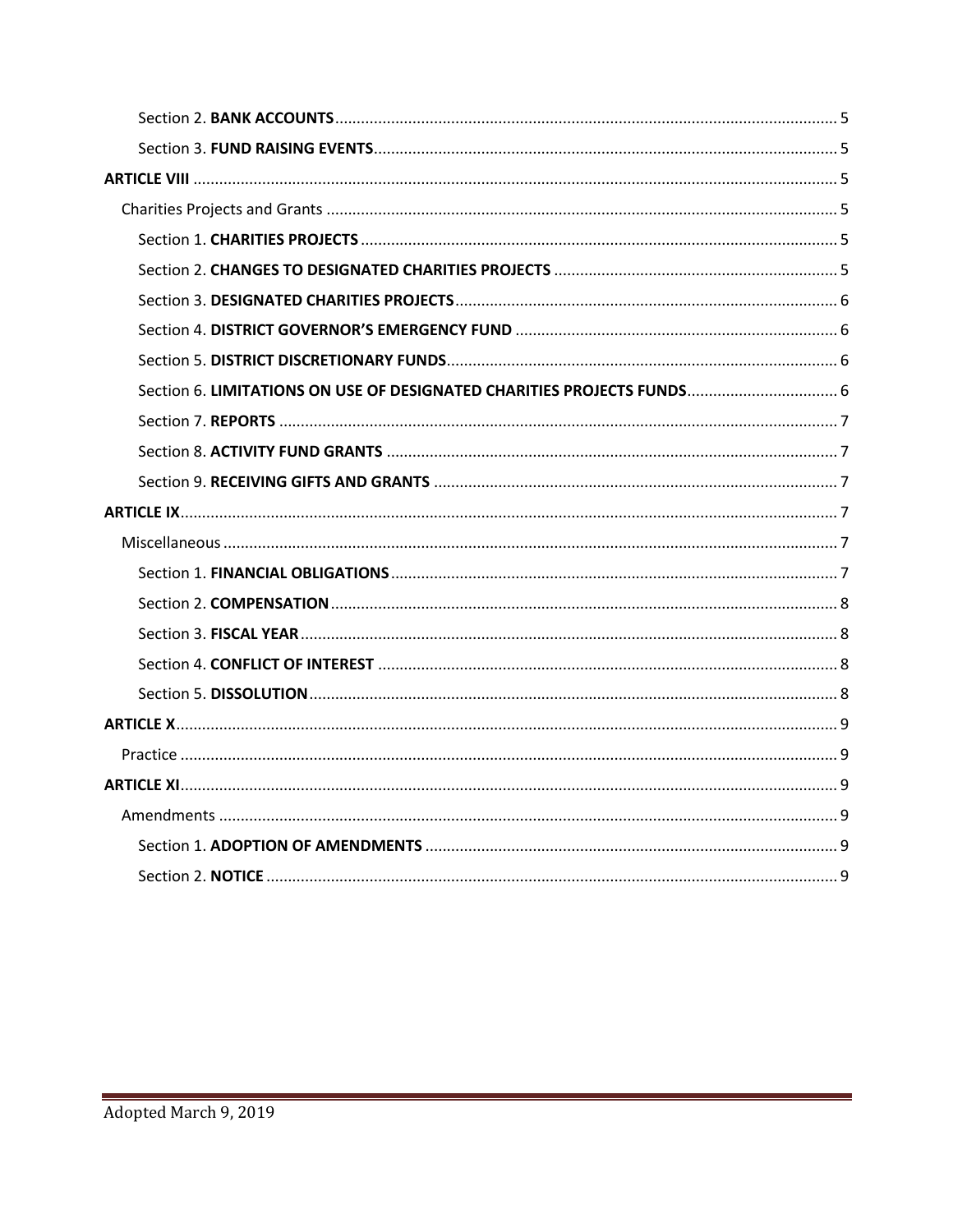## **BY-LAWS OF LIONS DISTRICT 12-N CHARITIES, INC.**

#### **ARTICLE I Name**

<span id="page-3-1"></span><span id="page-3-0"></span>The name of the corporation shall be: Lions District 12-N Charities, Inc.; referred to herein as the Corporation. The creation of this Corporation is by action of the cabinet of District 12-N, International Association of Lions Club (herein "District 12-N), held in the City of Morristown, Tennessee on July 19, 1997.

#### **ARTICLE II Purposes**

<span id="page-3-3"></span><span id="page-3-2"></span>The purpose of the Corporation is set forth in its Certificate of Incorporation, as from time to time amended, namely to solicit, collect, and otherwise raise money for the charitable purposes; to expend, contribute, disburse, and otherwise handle and depose of the same such purposes; either directly to individuals or by contributions to other agencies, organizations, or institutions organized for the same or similar purposes; to assist in harmonizing and making more efficient the work of the organizations all of which shall be qualified within the meaning of section 501(c)(3) of the Internal Revenue Code of 1954.

The Corporation is organized to carry out the charitable activities of District 12-N as determined by its members through adoption of a budget and other directives at the Annual Meeting, at the time of the Annual Convention of District 12-N and shall not deviate from such budget or directives except those instances where it is necessary to do so in order to preserve the qualification of the Corporation under Section  $501(c)(3)$  of the Internal Revenue Code.

#### **ARTICLE III Membership - Dues**

<span id="page-3-5"></span><span id="page-3-4"></span>The Corporation's members shall consist of all those individuals who are members in good standing of any Lions Club in District 12-N.

There shall be no dues payable by any member.

For the purposes of organizing the Corporation, the Governor of District 12-N shall represent and act on behalf of the members without a meeting, appoint and act on behalf of the initial Directors and the initial officer as hereinafter established.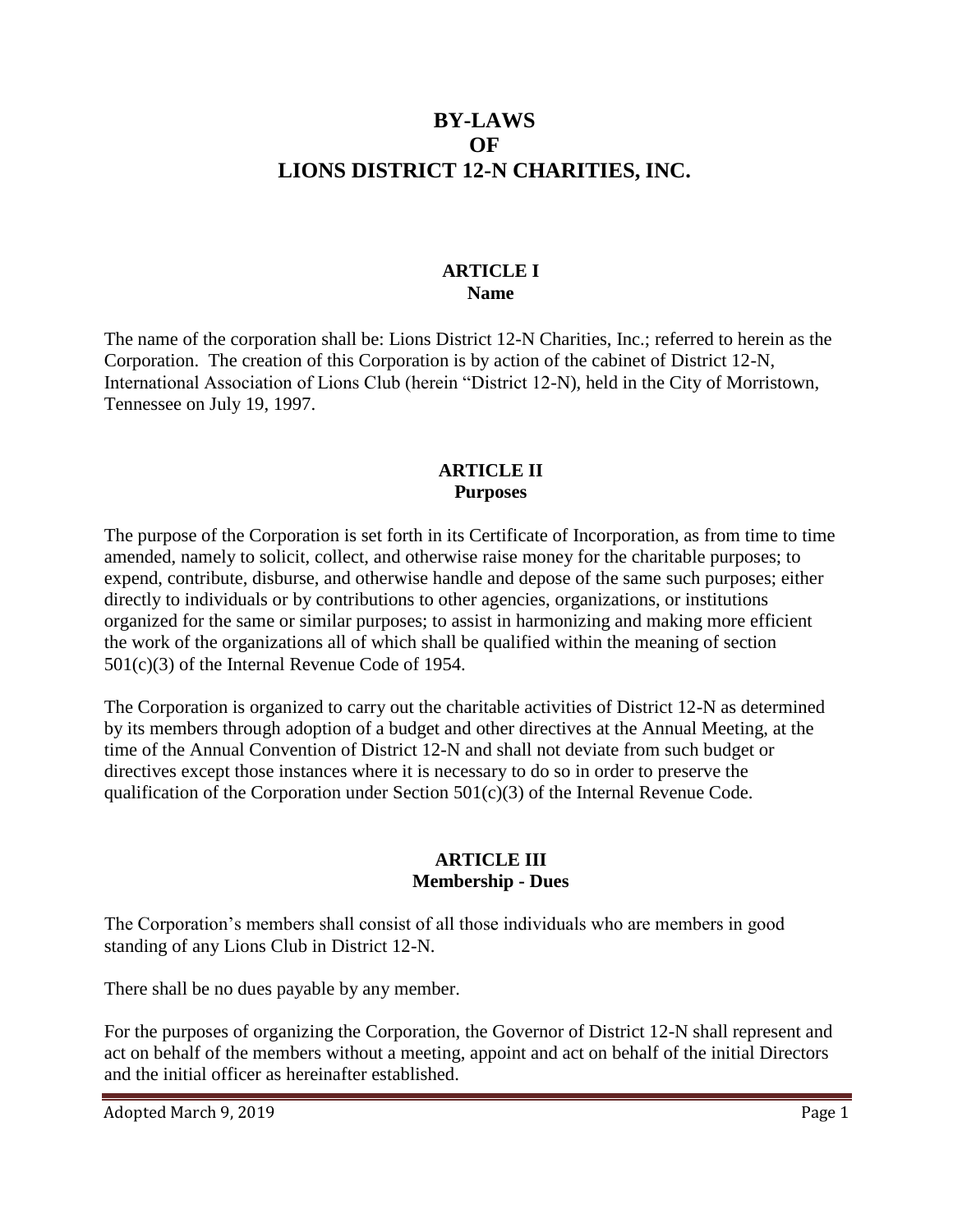## **ARTICLE IV Meetings of Members**

## <span id="page-4-2"></span><span id="page-4-1"></span><span id="page-4-0"></span>Section 1. **ANNUAL MEETING**

The Annual Meeting of the Corporation's members shall be held at the same date and place as the Annual Convention of District 12-N. At that meeting the members shall elect the President and four (4) Directors of the Corporation, adopt the Lions District 12-N Charities Budget for the ensuing year, and conduct any other business properly brought before the Annual Meeting.

#### <span id="page-4-3"></span>Section 2. **SPECIAL MEETINGS**

Special meetings of the Corporation's members may be called by the President and shall be called by the President when requested by a majority of the Directors. Notice of special meetings setting forth the purpose, time, and place thereof shall be given to each member of the Corporation by publication of said notice in the authorized newsletter(s) of District 12-N or other means.

#### <span id="page-4-4"></span>Section 3. **ACT OF CORPORATION'S MEMBERS**

A majority vote of members present at any regular or special meeting shall be the act of the Corporation's members.

#### **ARTICLE V Directors**

#### <span id="page-4-7"></span><span id="page-4-6"></span><span id="page-4-5"></span>Section 1. **DIRECTORS**

The Directors of the Corporation shall consist of twelve (12) elected members from across District 12-N and the individual serving in the office of Governor of District 12-N.

#### <span id="page-4-8"></span>Section 2. **TERM**

<span id="page-4-9"></span>The term of elected Directors shall be three (3) years with four (4) Directors elected annually.

#### Section 3. **DISTRICT OFFICERS**

The District Governor will serve as a Director during his or her term as District Governor. The 1<sup>st</sup> Vice District Governor will serve as an Ex-officio Director during his or her term as 1<sup>st</sup> Vice District Governor and will be entitled to vote in the event of a tie of the other Directors present and voting. The 2nd Vice District Governor will serve as an Ex-officio Director during his or her term as 2nd Vice District Governor. The Immediate Past District Governor and all current year Charity sponsored Fund Raising events' Chairpersons, (i.e., White Cane Day, Walk, etc.) are non-voting members of the Charities Board.

## <span id="page-4-10"></span>Section 4. **REGISTERED AGENT**

There shall be a Registered Agent of the Corporation appointed by the Charities Board of Directors who shall be an ex-officio non-voting member of the Board and shall attend the meetings as necessary to carry out his or her regulatory requirements.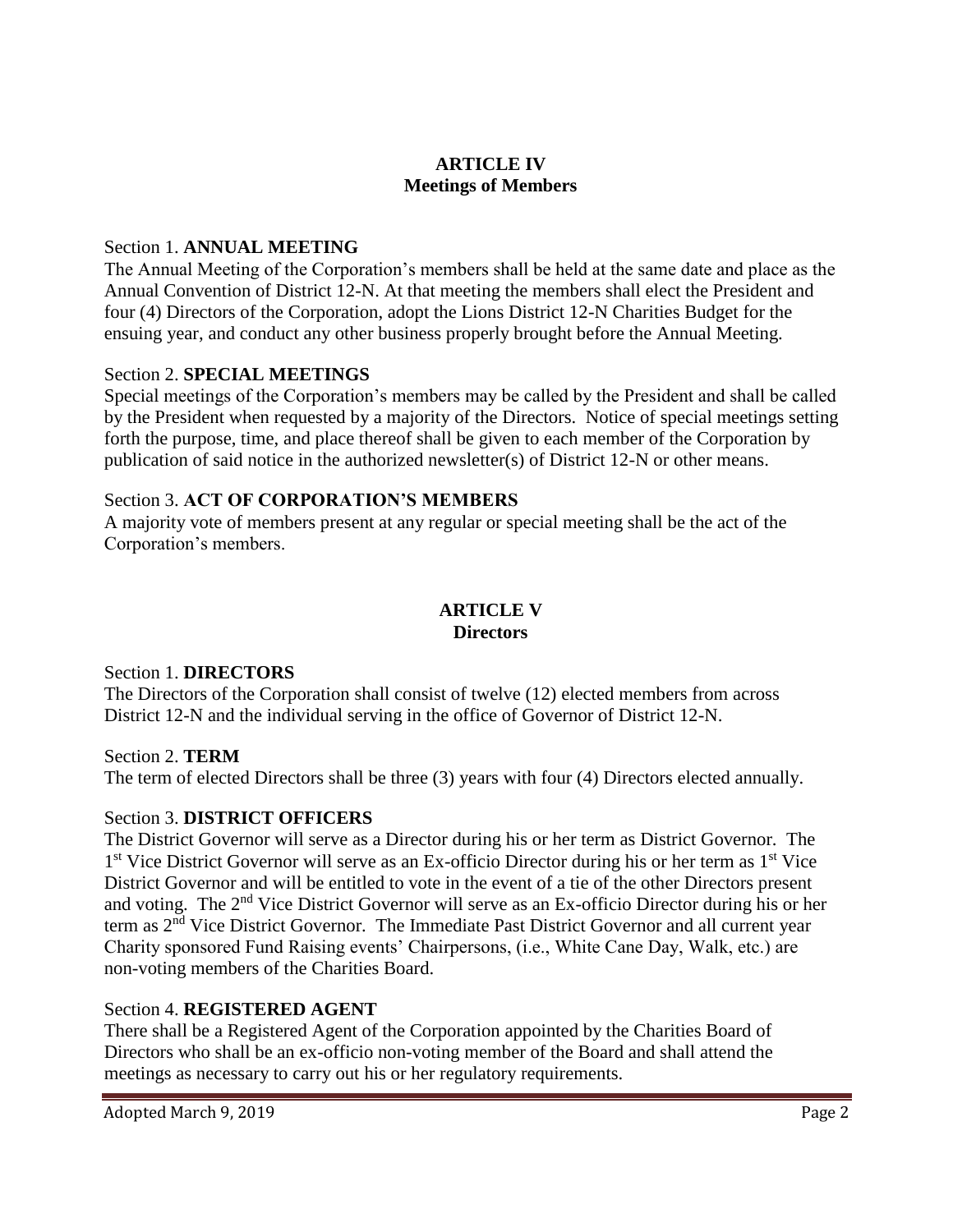## <span id="page-5-0"></span>Section 5. **ELECTION AND NOMINATING COMMITTEE**

The election of the President and Directors shall be at the Annual Meeting of the Corporation. A nominating committee shall be appointed by the 12-N Charities Board President not less than ninety (90) days prior to the annual meeting. The duties of the nominating committee are as follows:

- (a) To solicit Lions in District 12-N who might be interested in serving as Directors of the Corporation for a three-year term, and to place the names of qualified Lions, willing to serve, into nomination at the Annual Meeting.
- (b) To solicit Directors of the Corporation serving in their first or second year who might be interested in serving as President of the Corporation, and to place the names of qualified Directors, willing to serve, into nomination at the Annual Meeting.
- (c) To solicit from the Directors of the Corporation serving in their first or second year, and from newly elected Directors, not yet serving, who might be interested in serving as Officers of the Corporation, except the offices of President and Treasurer, and to place the names of qualified Directors/Directors elect, willing to serve, into nomination at the first regular (Organizational Meeting) of the Corporation.

#### <span id="page-5-1"></span>Section 6. **REGULAR MEETINGS**

Regular meetings of the Directors shall be held twice annually. The first regular meeting shall be held in conjunction with the first cabinet meeting of District 12-N. The purpose of this meeting shall be to elect officers, except for the President, name committees and conduct such other business as may be required or properly come before the Directors. The second regular meeting shall be the Annual meeting held in conjunction with the District Convention. At that meeting the new Directors and the Board President shall be elected for the ensuing Lions year.

## <span id="page-5-2"></span>Section 7. **SPECIAL MEETINGS**

Special meetings of the Directors shall be held when called by the President or when requested in writing by seven (7) or more Directors.

- (a) No fewer than ten (10) days written notice of special meetings setting forth the purposes and date, time and place shall be given to each Director. Such notice can be given by letter, electronic mail or facsimile transmission.
- (b) Regular and or special meetings of the Directors may be held through the use of alternative meeting formats, such as teleconference, web, email, etc.

#### <span id="page-5-3"></span>Section 8. **QUORUM**

The presence of a majority of the Directors shall constitute a quorum at any meeting of the Directors. Except as otherwise specifically provided, the act of a majority of Directors present at any meeting shall be the act and decision of the Board of Directors.

#### <span id="page-5-4"></span>Section 9. **DUTIES**

The duties of the Board of Directors shall be:

- (a) to transact such business of the Corporation as shall be necessary;
- (b) to review all expenditures and contributions to check for consistency with the purposes of the Corporation and the budget adopted by the members at the annual meeting;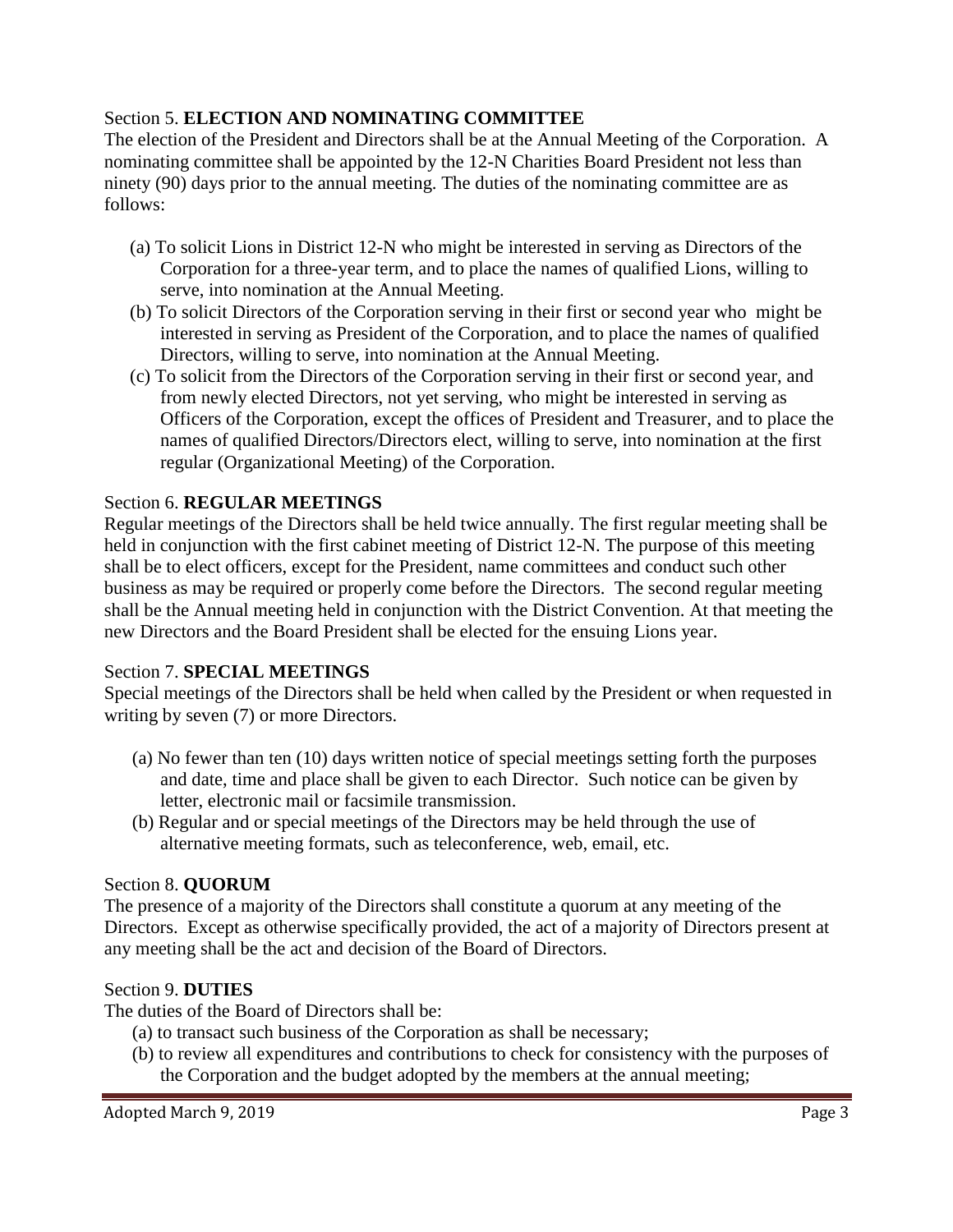- (c) to report to the members on activities and financial status;
- (d) to prepare and submit to the District 12-N Convention a proposed budget for the upcoming fiscal year and, if necessary as determined by the Board of Directors, to prepare and submit to the District 12-N Convention a proposed revised budget for the current fiscal year;
- (e) to approve committee appointments when required.

#### <span id="page-6-0"></span>SECTION 10. **ATTENDANCE**

Directors who do not attend at least 50% of the regular and special meetings may be removed from the Board by a majority vote of the Directors present at a regular or special meeting of the Board. Appointments to the vacancies on the Board, regardless of the reason, will be by the elected officers for the balance of the un-served term.

#### **ARTICLE VI Officers**

#### <span id="page-6-3"></span><span id="page-6-2"></span><span id="page-6-1"></span>Section 1. **OFFICERS**

The officers of the Corporation shall be a President, Vice-President,

Secretary, Treasurer and such other officers as may be elected by the Board of Directors. The Treasurer of District 12-N shall serve as the Treasurer of the Corporation.

#### <span id="page-6-4"></span>Section 2. **DUTIES OF THE OFFICERS**

- (a) The President shall preside at all meetings of the Corporation and the Board of Directors and shall perform such other duties as may be prescribed in these Bylaws or assigned by the Directors.
- (b) The Vice-President shall act in the absence or unavailability of the President and shall perform such other duties as may be assigned.
- (c) The Secretary shall record the minutes of all meetings of the Corporation and the Board of Directors and shall perform such other duties as may be assigned.
- (d) The Treasurer shall have custody of all funds of the Corporation; shall keep a full and accurate account of receipts, expenditures, and contributions; shall make disbursements in accordance with an approved budget, as adopted by the members, and approved by another officer of the Corporation; shall present a financial statement at every meeting of the Directors and the members; and shall be responsible for the maintenance of records and books of account in such fashion as to withstand audit and accommodate State and Federal filings as necessary.

#### **ARTICLE VII Funds**

#### <span id="page-6-7"></span><span id="page-6-6"></span><span id="page-6-5"></span>Section 1. **SOURCES AND USES OF FUNDS**

Funds are generated by the following activities:

- 1) Clubs collecting for White Cane.
- 2) Net proceeds from District 12-N Lions fund raising events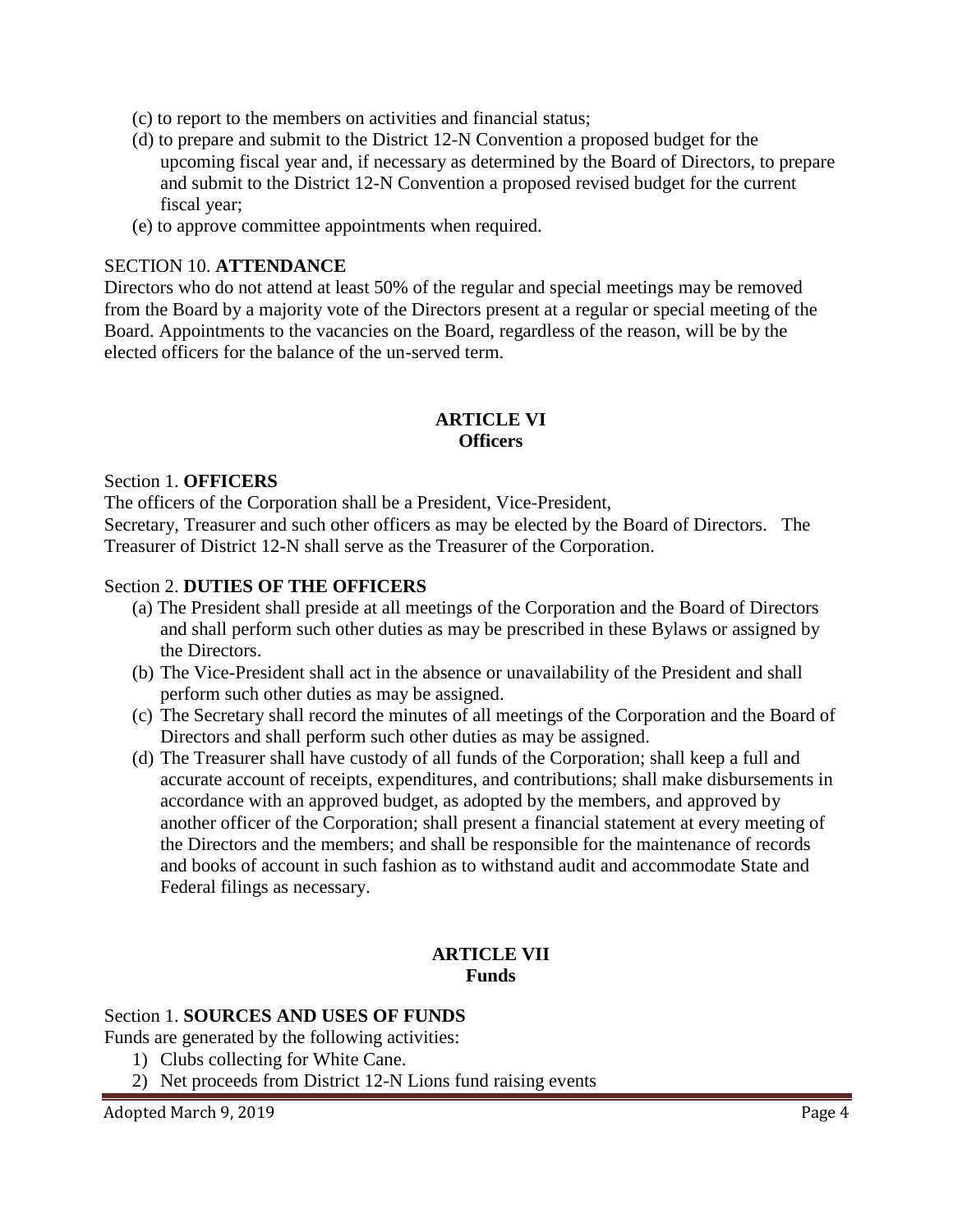- 3) Any additional projects approved at the Annual Meeting.
- 4) Donations/grants directly to Lions District 12-N Charities, Inc.
- 5) Special Club fund raising events.

These funds are used to support the Projects and grants identified in Article VIII, Section 3 of this document.

## <span id="page-7-0"></span>Section 2. **BANK ACCOUNTS**

All monies will be deposited in federally insured interest-bearing accounts in a financial institution that is approved by the Corporation's Board of Directors. Withdrawals from this account shall require the signature of two (2) of the following Corporation Officers; President, Treasurer, Secretary, Vice President. The Board of Directors shall determine the amount of surety bond for persons authorized to sign checks and approve the surety company issuing said bond. Only Members of the Corporation can authorize funds to be issued that WERE NOT part of the approved Budget or funds to be withheld that WERE part of the approved Budget. The Board of Directors will use Funds carried over from prior years to ensure that the approved Budget amounts are satisfied. Reports on the status of these funds will be made by the President or the Treasurer at all Lions District 12-N cabinet meetings. These funds will be audited by the District Audit Committee at the end of the fiscal year. The results will be reported to the Corporation's Board of Directors and the District Cabinet and published in the District newsletter.

## <span id="page-7-1"></span>Section 3. **FUND RAISING EVENTS**

All District 12-N fund raising events will have a line item for projected income and expenses included in the Budget. The event Chairperson is authorized to deposit a budgeted reserve into a two (2) signature federally insured bank account for the event, which may remain open for the ongoing event. The Corporation Treasurer is authorized to issue the budgeted expense funds to the event chairperson. Monthly reports of the bank account activity and other financial reports will be forwarded to the Corporation Treasurer. Not later than 45 days after the completion of the event all monies in excess of budgeted reserve will be turned over to the Corporation Treasurer.

#### **ARTICLE VIII Charities Projects and Grants**

#### <span id="page-7-4"></span><span id="page-7-3"></span><span id="page-7-2"></span>Section 1. **CHARITIES PROJECTS**

To increase the effectiveness of Lionism and to provide a common base of support for District 12- N, certain projects may be designated as Charities Projects. The Lions District 12-N Charities, Inc. Board of Directors will provide a recommended level of support at the Annual Meeting for approval.

## <span id="page-7-5"></span>Section 2. **CHANGES TO DESIGNATED CHARITIES PROJECTS**

In order for a new project to be designated or a current project to be removed as a Charities Project, the sponsoring Club or Organization must provide a written proposal to the Charities Board of Directors at least thirty (30) days prior to a Charities meeting at which the proposal will be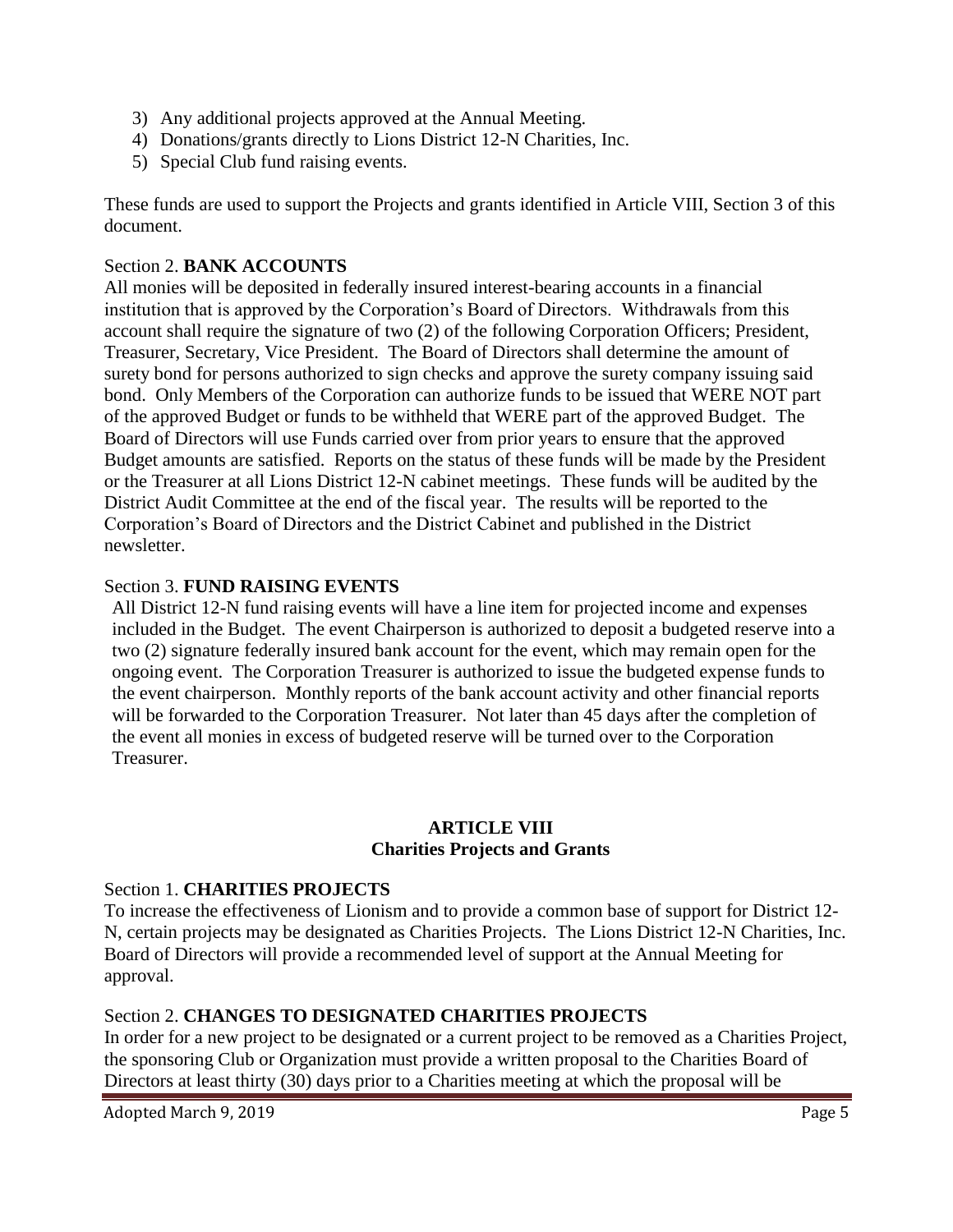considered. The Charities Board of Directors shall review the proposal and make a recommendation to the Corporation's members. Notification of this proposal and recommendation shall be provided to all members by publishing the proposed amendments in the District 12-N News and Views and/or other media at least thirty (30) days prior to the Annual Meeting at which the proposal will be considered. The members present and voting at the Annual Meeting must approve the adoption or removal of the project by a majority vote.

## <span id="page-8-0"></span>Section 3. **DESIGNATED CHARITIES PROJECTS**

- 1) Lions Volunteer Blind Industries
- 2) East Tennessee Lions Eye Bank
- 3) Learning Ally
- 4) Leader Dogs for the Blind
- 5) Friends of Tennessee School for the Blind
- 6) Tennessee School for the Deaf
- 7) World Services for the Blind
- 8) Diabetes Awareness
- 9) Lions Quest
- 10) Braille Slate
- 11) Childhood Cancer
- 12) Sight and Hearing Foundation, Inc. of Maryville
- 13) District Governor's Emergency Fund (see Section 4).
- 14) District Discretionary Fund (see Section 5).

## <span id="page-8-1"></span>Section 4. **DISTRICT GOVERNOR'S EMERGENCY FUND**

To provide for prompt response to humanitarian needs within District 12-N, a sum of \$1,000 will be designated each year as the District Governor's Emergency Fund. This fund may be used at the discretion of the District Governor to supplement funds available from one or more Clubs in the District to meet any unusual needs.

#### <span id="page-8-2"></span>Section 5. **DISTRICT DISCRETIONARY FUNDS**

To provide for prompt response to individual humanitarian needs within District 12-N a sum, not to exceed \$5,000, will be designated each year as the District Discretionary Fund.

- 1) This Discretionary fund will be administered by the Discretionary Fund Committee made up of the current District Governor, as Chairperson, the 1<sup>st</sup> Vice-District Governor, the Immediate Past District Governor, the Charities Board of Directors President, and two (2) active Lions appointed by the District Governor from Clubs in good standing.
- 2) This committee will consider personal need requests sponsored by District 12-N Clubs.

## <span id="page-8-3"></span>Section 6. **LIMITATIONS ON USE OF DESIGNATED CHARITIES PROJECTS FUNDS**

- 1) All dispersals to Designated Charities Projects will be reported at the next Charities Board meeting, the next Cabinet meeting, and the Annual meeting.
- 2) No part of these funds shall ever be used to support the administrative expenses of any Club or the District.
- 3) No funds shall be transferred between Designated Charities Projects.
- 4) Any Designated Charities Projects Funds unused from the previous Lions Fiscal Year will be made available as funds that can be used as grants for the ensuing year as prescribed in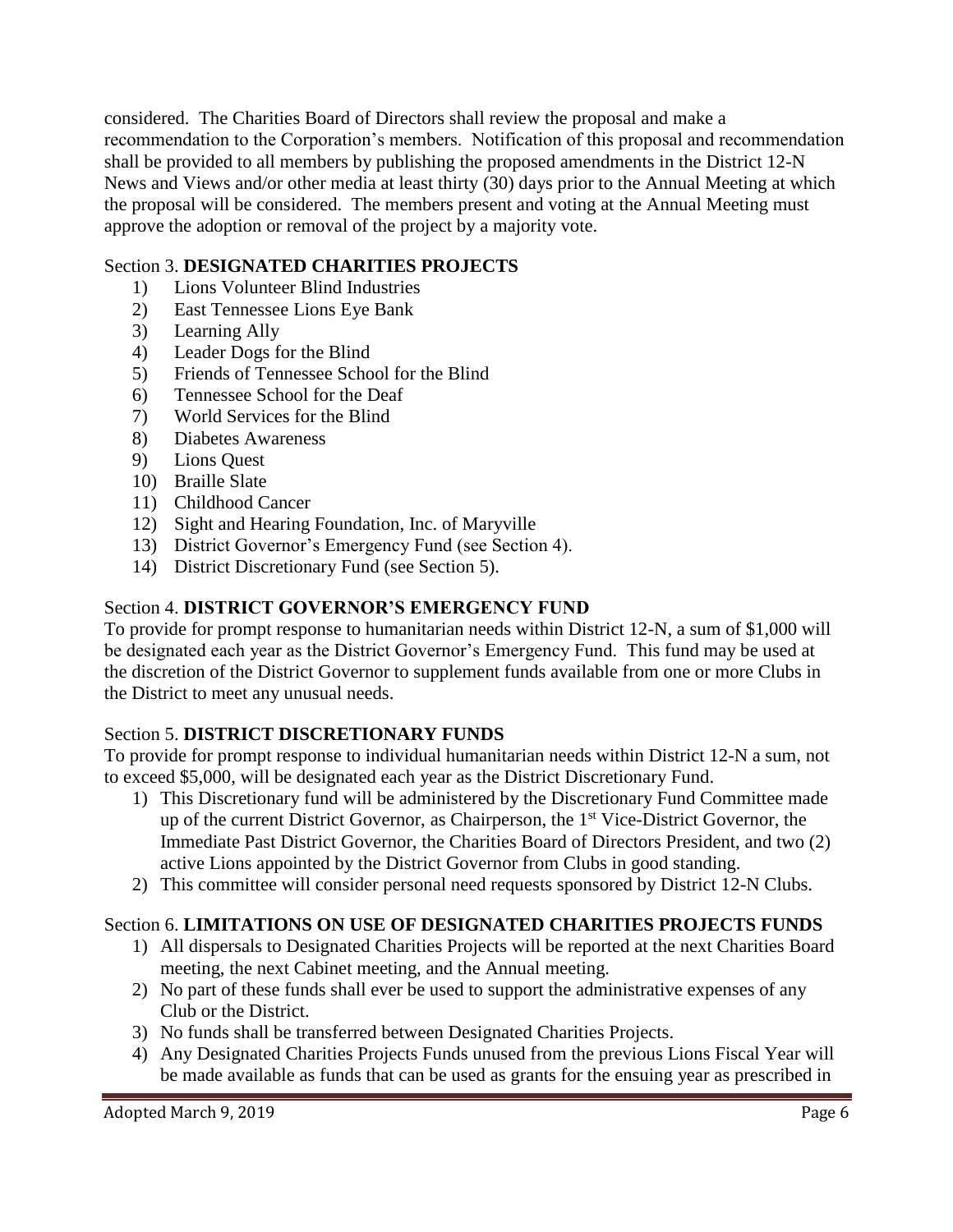Section 8.

5) These funds shall not be placed in a trust or foundation.

#### <span id="page-9-0"></span>Section 7. **REPORTS**

The Chairperson for each of the Designated Charities Projects shall be required to work with the Directors of the Lions District 12-N Charities, Inc. to provide a summary of the funds to be donated by the Lions District 12-N Charities, Inc. These reports shall come from financial reports of each project from the previous year. These reports shall show that the funds received from Lions District 12-N Charities, Inc. must have been used for operating expenses or for capital equipment purchases. These reports must show that the funds received were not placed in a trust or foundation by the project. The information supplied will be used to determine the eligibility of funds to be expended to a said project for the ensuing Lions District 12-N Charities, Inc. fiscal year.

#### <span id="page-9-1"></span>Section 8. **ACTIVITY FUND GRANTS**

If the balance of the unrestricted funds in the 12-N Charities Activity Fund at the end of the present Lions Year exceeds \$90,000, after all projects are funded at their budgeted levels for the Fiscal Lions Year, this section provides a method to distribute those funds over \$90,000 in the next Lions Year as grants.

Any potential grant must be:

- 1) Sponsored by a 12-N Lions Club in good standing;
- 2) Endorsed by the Charities Board of Directors;
- 3) Endorsed by the 12-N Cabinet at its fall meeting.

The Charities Board of Directors shall determine the merit and funding level for any grant requests. The Board will present the proposal for vote at the Annual Meeting.

#### <span id="page-9-2"></span>Section 9. **RECEIVING GIFTS AND GRANTS**

The Lions District 12-N Charities, Inc. will accept gifts and grants for designated purposes and activities which are permitted for a qualified organization under  $501(c)(3)$  of the Internal Revenue Code, as amended, and are determined by the Charities Board of Directors to be in the spirit and purpose of Lions Clubs International.

All such gifts and grants will be used solely for the designated purpose or project which may include Designated Charities Projects, in which case they will be dispensed in addition to any amounts authorized in the Charities Activities Budget for any year in which they are received or disbursed. If the grant or gift allows discretion as to when the amounts are to be applied or disbursed, that determination shall be made by the Charities Board of Directors.

Any District 12-N Lions Club, in good standing, may apply to the Charities Board of Directors for approval to seek a grant or gift in the name of the Lions District 12-N Charities, Inc

#### **ARTICLE IX Miscellaneous**

#### <span id="page-9-5"></span><span id="page-9-4"></span><span id="page-9-3"></span>Section 1. **FINANCIAL OBLIGATIONS**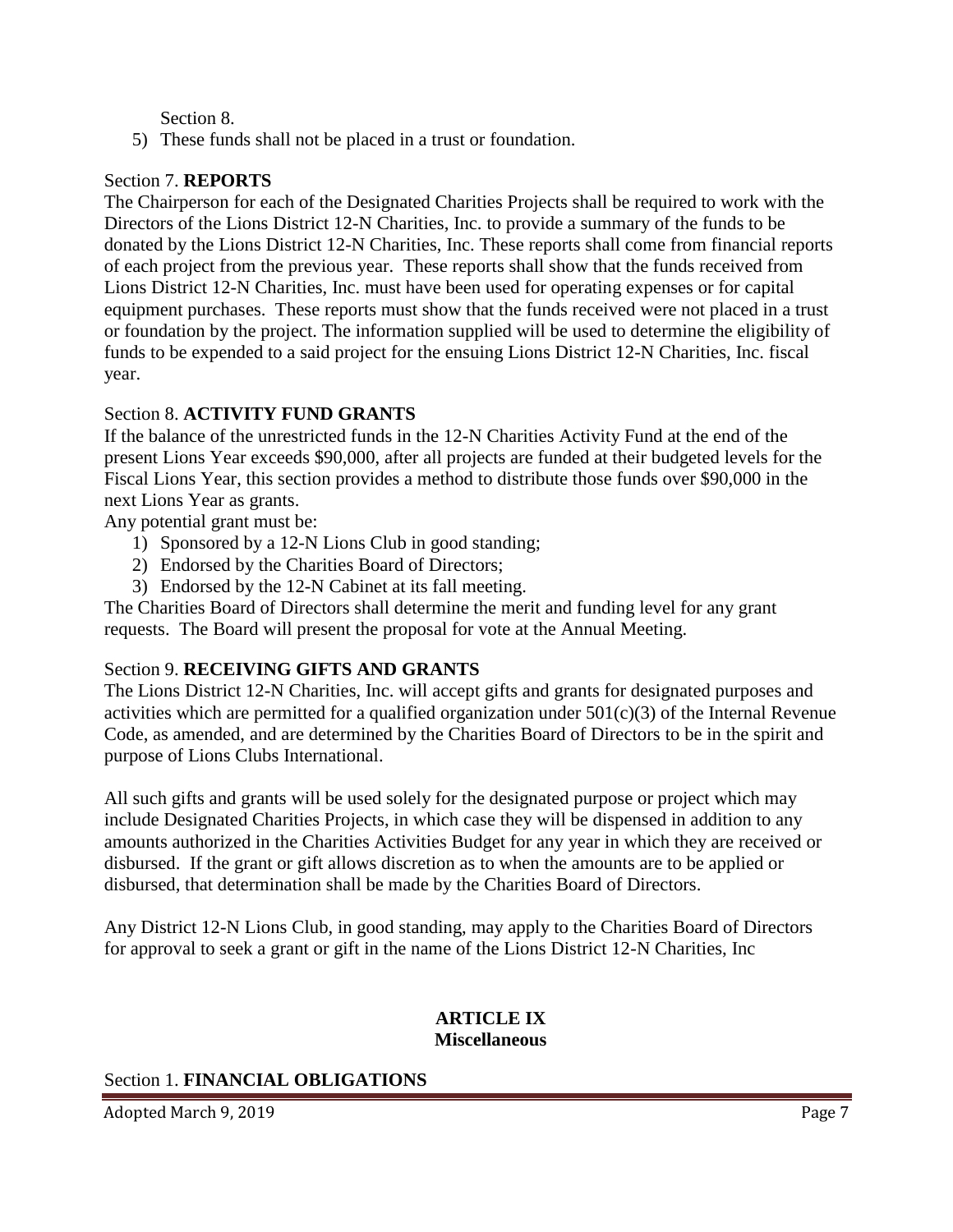The Board of Directors of the Lions District 12-N Charities, Inc. shall not incur obligations in any fiscal year which will affect an unbalanced budget or deficit in said fiscal year.

#### <span id="page-10-0"></span>Section 2. **COMPENSATION**

No Charities Officer or Director shall receive any compensation in his or her official capacity except for fair expenses incurred.

#### <span id="page-10-1"></span>Section 3. **FISCAL YEAR**

The Fiscal Year of the Lions District 12-N Charities, Inc. shall be from July  $1<sup>st</sup>$  to June  $30<sup>th</sup>$ .

#### <span id="page-10-2"></span>Section 4. **CONFLICT OF INTEREST**

For purposes of this provision, the term "interest" shall include personal interest, interest as director, officer, member, stockholder, shareholder, partner, manager, trustee or beneficiary of any concern and having an immediate family member who holds such an interest in any concern. The term "concern" shall mean any corporation, association, trust, partnership, limited liability entity, firm, person or other entity other than the organization.

No director or officer of the organization shall be disqualified from holding any office in the organization by reason of any interest in any concern. A director or officer of the organization shall not be disqualified from dealing, either as vendor, purchaser or otherwise, or contracting or entering into any other transaction with the organization or with any entity of which the organization is an affiliate. No transaction of the organization shall be voidable by reason of the fact that any director or officer of the organization has an interest in the concern with which such transaction is entered into, provided:

- 1. The interest of such officer or director is fully disclosed to the board of directors.
- 2. Such transaction is duly approved by the board of directors not so interested or connected as being in the best interests of the organization.
- 3. Payments to the interested officer or director are reasonable and do not exceed fair market value.
- 4. No interested officer or director may vote or lobby on the matter or be counted in determining the existence of a quorum at the meeting at which such transaction may be authorized.

The minutes of meetings at which such votes are taken shall record such disclosure, abstention, and rationale for approval.

#### <span id="page-10-3"></span>Section 5. **DISSOLUTION**

Upon termination or dissolution of Lions District 12-N Charities, Inc., any assets lawfully available for distribution shall be distributed to one (1) or more qualifying organizations described in Section 501 (c)(3) of the Internal Revenue Code of 1986 (or described in any corresponding provision of any successor statute) which organization or organizations have a charitable purpose which, at least generally, includes a purpose similar to the terminating or dissolving corporation.

The organization to receive the assets of Lions District 12-N Charities, Inc. hereunder shall be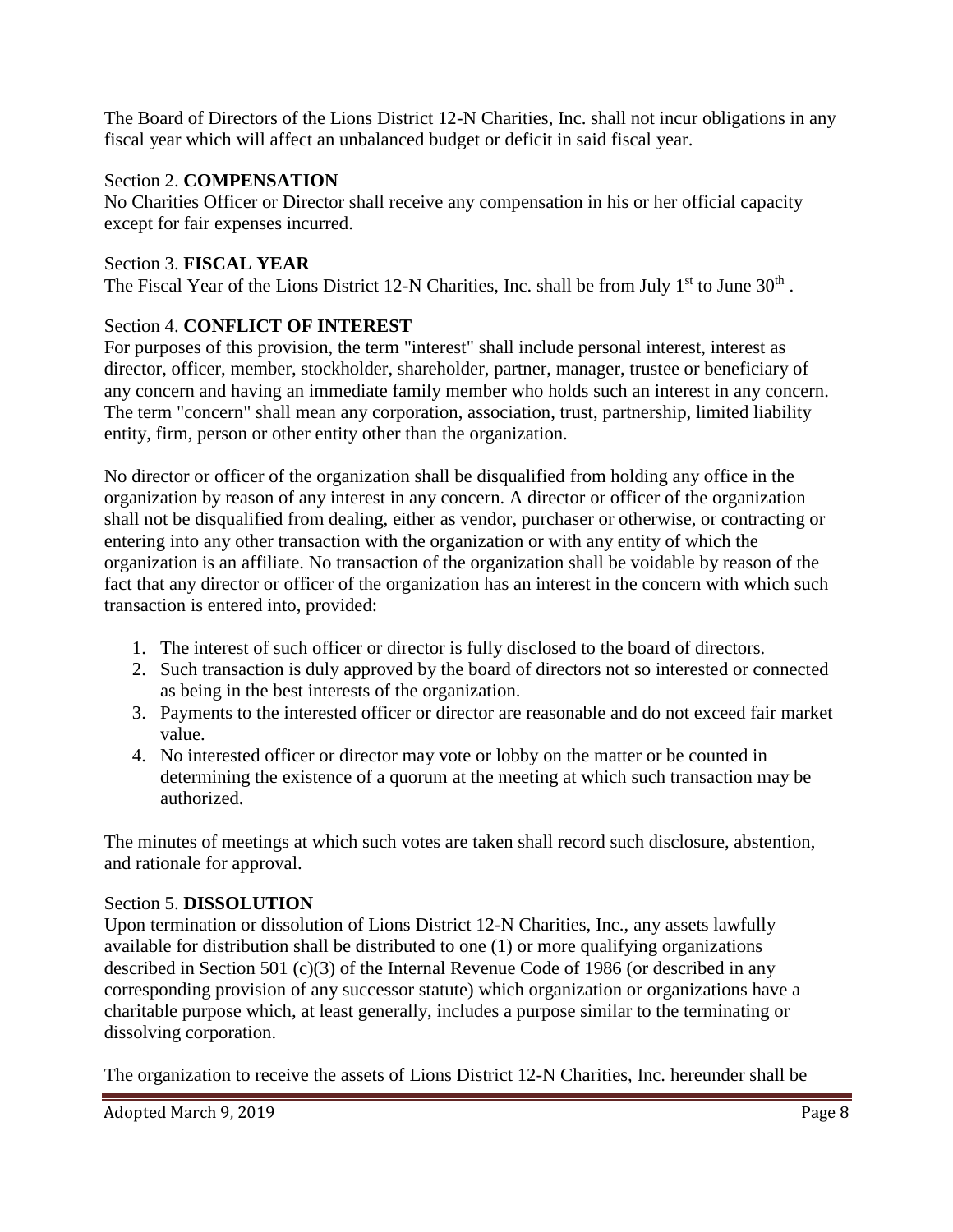selected by the discretion of a majority of the managing body of Lions District 12-N Charities, Inc. and if its members cannot so agree, then the recipient organization shall be selected pursuant to a verified petition in equity filed in a court of proper jurisdiction against Lions District 12-N Charities, Inc. by one (1) or more of its managing body which verified petition shall contain such statements as reasonable to indicate applicability of this section. The court upon a finding that this section is applicable shall select the qualifying organization or organizations to receive the assets to be distributed, giving preference if practicable to organizations located within the State of Tennessee.

In the event that the court shall find that this section is applicable but that there is no qualifying organization known to it which has a charitable purpose, which at least generally, includes a purpose similar to this corporation, then the court shall direct the dissolution of its assets lawfully available for distribution to the treasurer of the State of Tennessee to be added to the general fund.

## **ARTICLE X Practice**

<span id="page-11-1"></span><span id="page-11-0"></span>Roberts Rules of Order, as revised from time to time, shall determine all questions of order and procedure for any meeting of the Corporation, Directors, or any committee.

#### **ARTICLE XI Amendments**

#### <span id="page-11-4"></span><span id="page-11-3"></span><span id="page-11-2"></span>Section 1. **ADOPTION OF AMENDMENTS**

These By-Laws may be amended at any regular or special meeting of the Corporation's Members, at which a quorum is present, by affirmative vote of two-thirds (2/3) of the members present and voting, provided the Directors have previously considered and reported on the merits of such amendments prior to the vote.

#### <span id="page-11-5"></span>Section 2. **NOTICE**

No amendment(s) shall be put to a vote unless written notice thereof stating the proposed amendment(s), shall have been given to each member by publication in the newsletter of District 12-N where practical, or by notice to the President of each Lions Club in District 12-N at least fifteen  $(15)$  days prior to the meeting at which the vote on the proposed amendment(s) is to be taken.